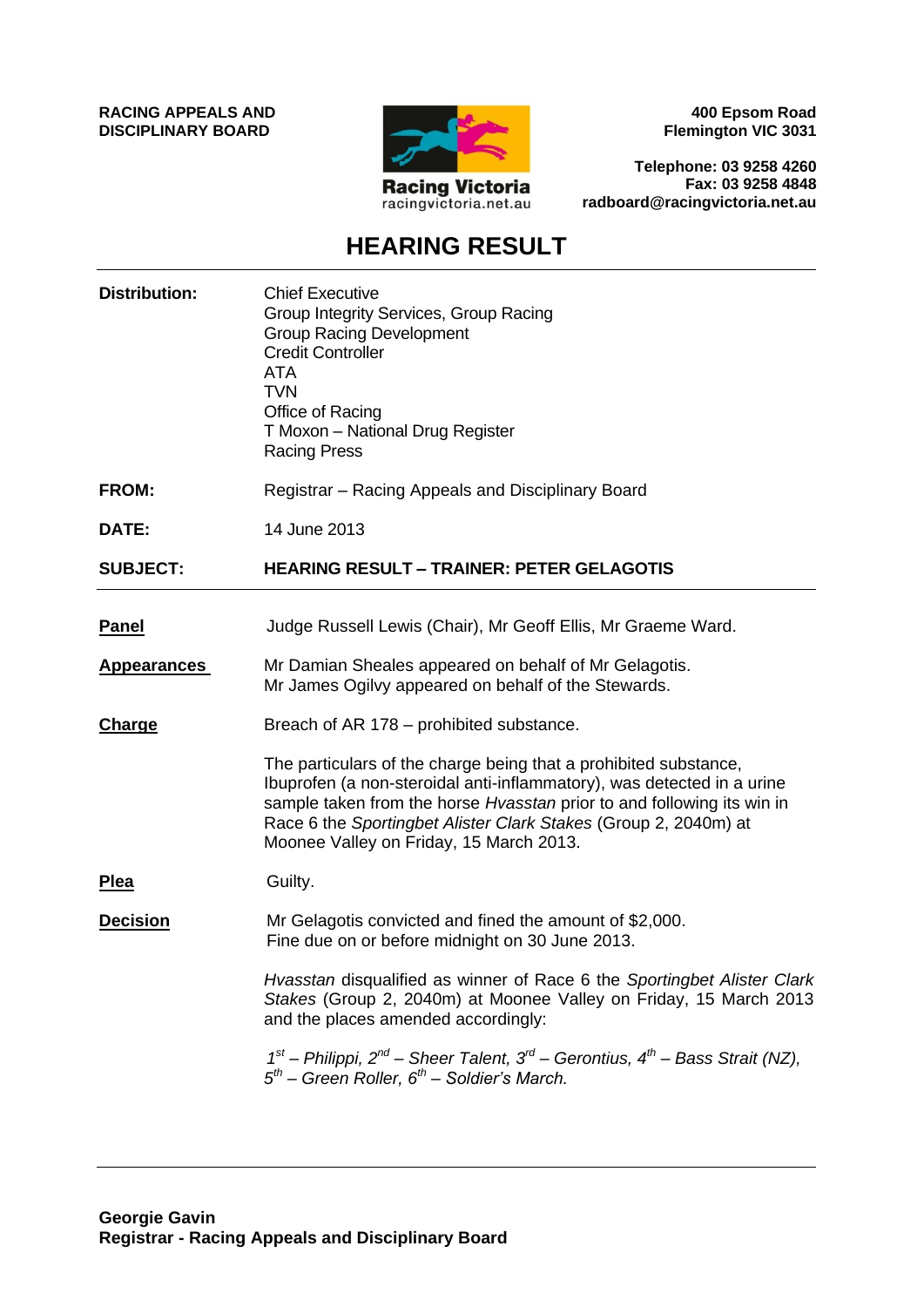# **TRANSCRIPT OF PROCEEDINGS**

#### **RACING APPEALS AND DISCIPLINARY BOARD**

 $\mathcal{L}_\text{max}$  , and the contribution of the contribution of the contribution of the contribution of the contribution of the contribution of the contribution of the contribution of the contribution of the contribution of t

**HIS HONOUR JUDGE R.P.L. LEWIS, Chairman MR G. ELLIS MR G. WARD**

#### **EXTRACT OF PROCEEDINGS**

**DECISION**

### **IN THE MATTER OF THE SPORTINGBET ALISTER CLARK STAKES (GROUP 2) OVER 2040 METRES AT MOONEE VALLEY ON 15/3/13**

**TRAINER: PETER GELAGOTIS**

#### **MELBOURNE**

#### **FRIDAY, 14 JUNE 2013**

MR J. OGILVY appeared on behalf of the RVL Stewards

MR D. SHEALES appeared on behalf of Mr P. Gelagotis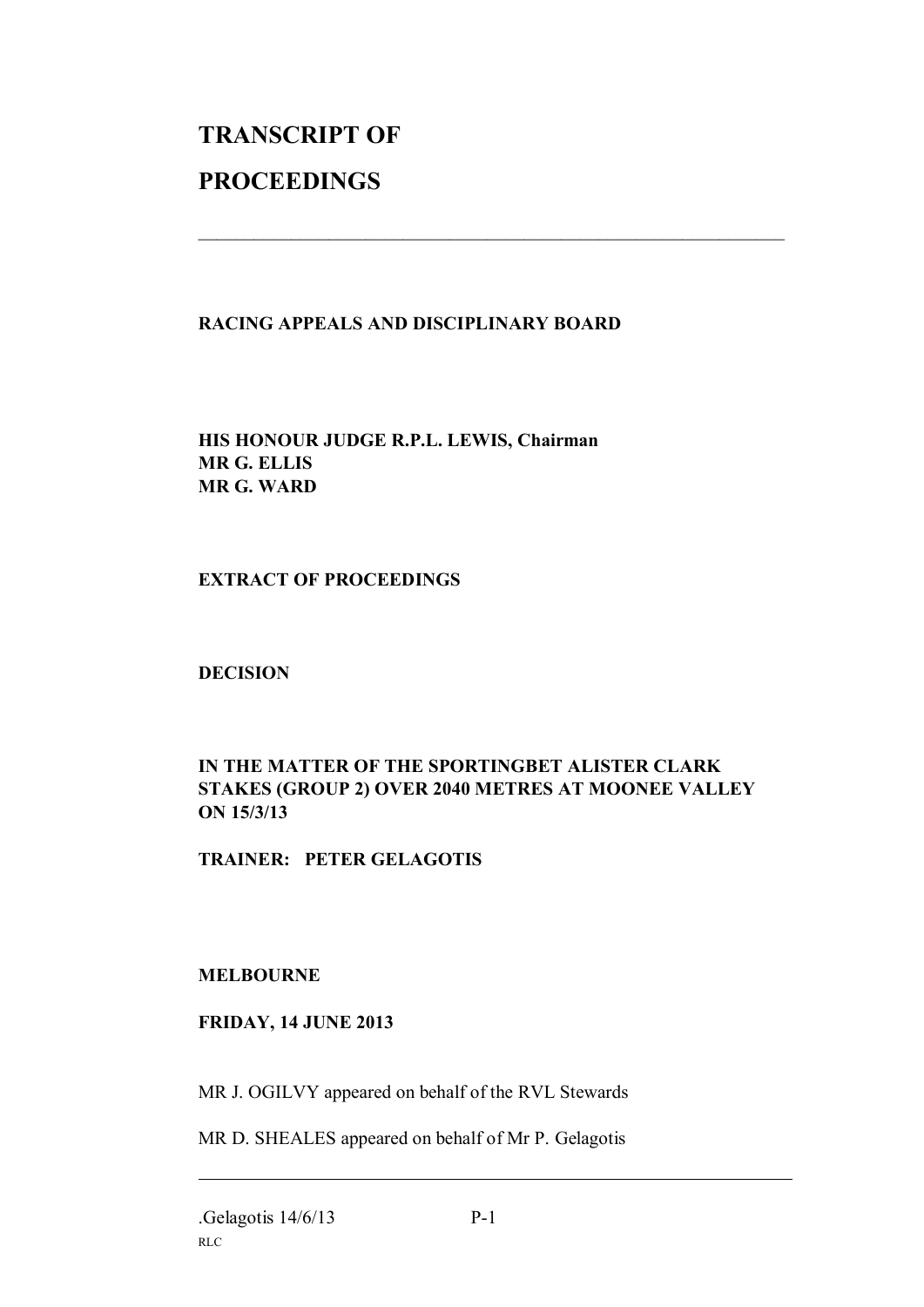CHAIRMAN: Peter Gelagotis, you have pleaded guilty to a charge laid under Australian Rule 178, in that on 15 March 2013, a horse trained by you, Hvasstan, contested and won the Sportingbet Alister Clark Stakes, a Group 2 event, at Moonee Valley with a prohibited substance in its system, namely ibuprofen.

Ibuprofen is a non-steroidal anti-inflammatory drug and is also an analgesic and antipyretic agent. Research in human medicine has suggested that ibuprofen may be effective in the treatment and/or prevention of injury to tendons and some trainers, including you, Mr Gelagotis, have enthusiastically embraced its restorative effects.

There is, however, a dearth of scientific and empirical evidence relating to the time it takes for the drug to be cleared from the body of a horse. Limited studies have shown that detection times vary considerably, depending on the dosage and the route of administration, including oral, intravenous and topical applications.

It is therefore apparent that any trainer who administers ibuprofen, knowing that his horse is being prepared for a certain race, is obliged to be extremely cautious as to the form of and/or amount of the drug and as to when, where, how and by whom the horse is treated. Further, because of the risk of contamination by human hands or even by a treated horse, attention must be paid to this aspect in the form of instruction and procedures which would eliminate such a risk.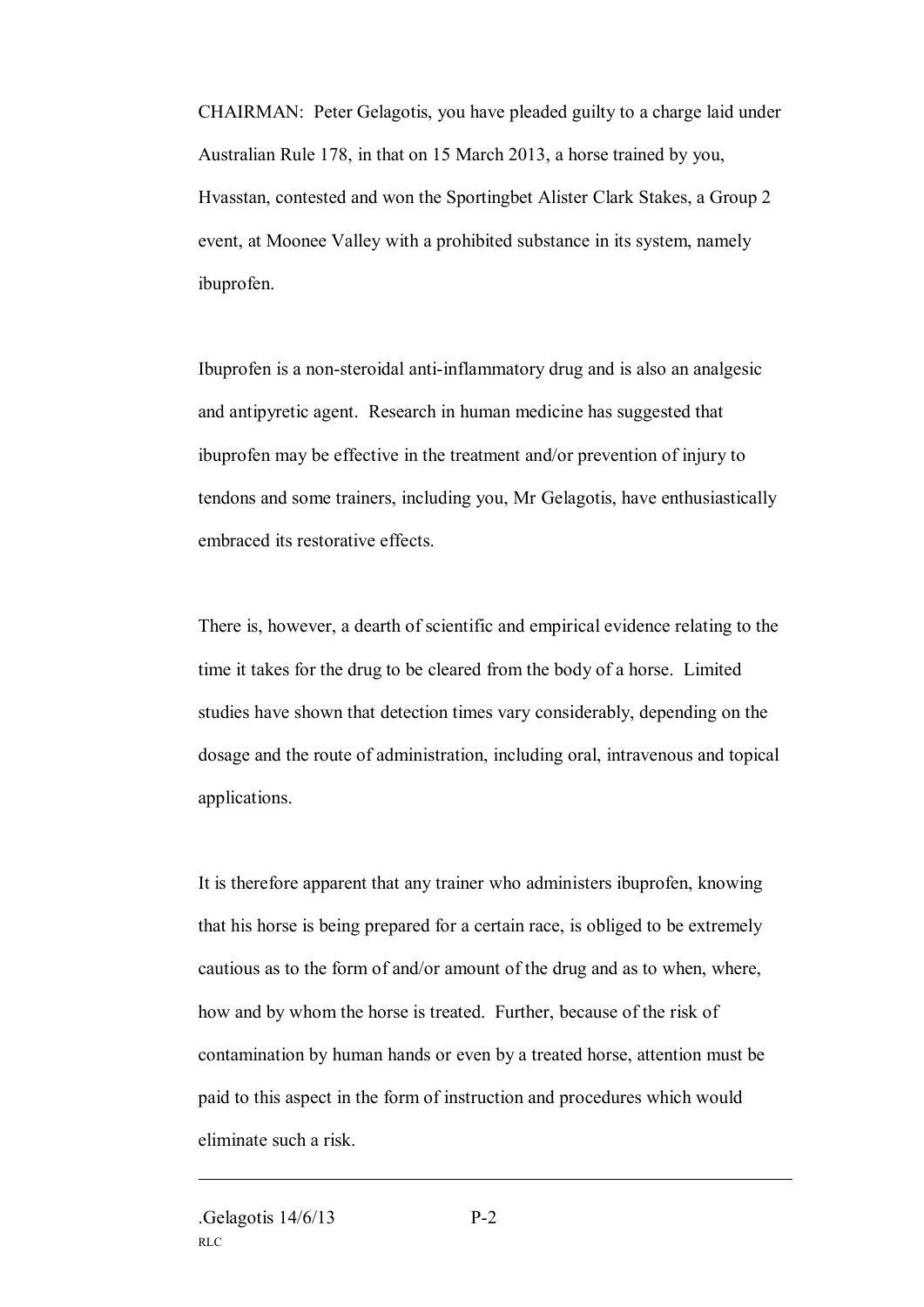Isolation of any horse in a stable being so treated would be an appropriate starting point. Further, the person who administers the drug should not have anything to do with the feeding of other horses in the stable. In this case, the Board is satisfied that there was no deliberate administration of ibuprofen to Hvasstan. It is clear enough that the administration was accidental.

A number of theories have been put forward as to how the substance got into Hvasstan's system. The Board is not required to establish how it happened. The Board goes no further than to find that contamination by human agency is high on the list of possibilities.

The onus is on you, Mr Gelagotis, particularly having regard to the uncertainties associated with administering ibuprofen, to put in place a system whereby the risk of the wrong horse returning a positive to ibuprofen is eliminated. It is not up to the Board to suggest appropriate ways of dealing with the problem, although some have been canvassed.

The Board accepts that you, as a responsible licensed trainer, have taken steps to reduce the risk, but somewhere along the line there has been a breakdown in the system you employed. Certainly there is no suggestion that you have acted irresponsibly or in a cavalier fashion.

You have pleaded guilty, for which you receive credit. You are a person of good character and have no previous relevant convictions.